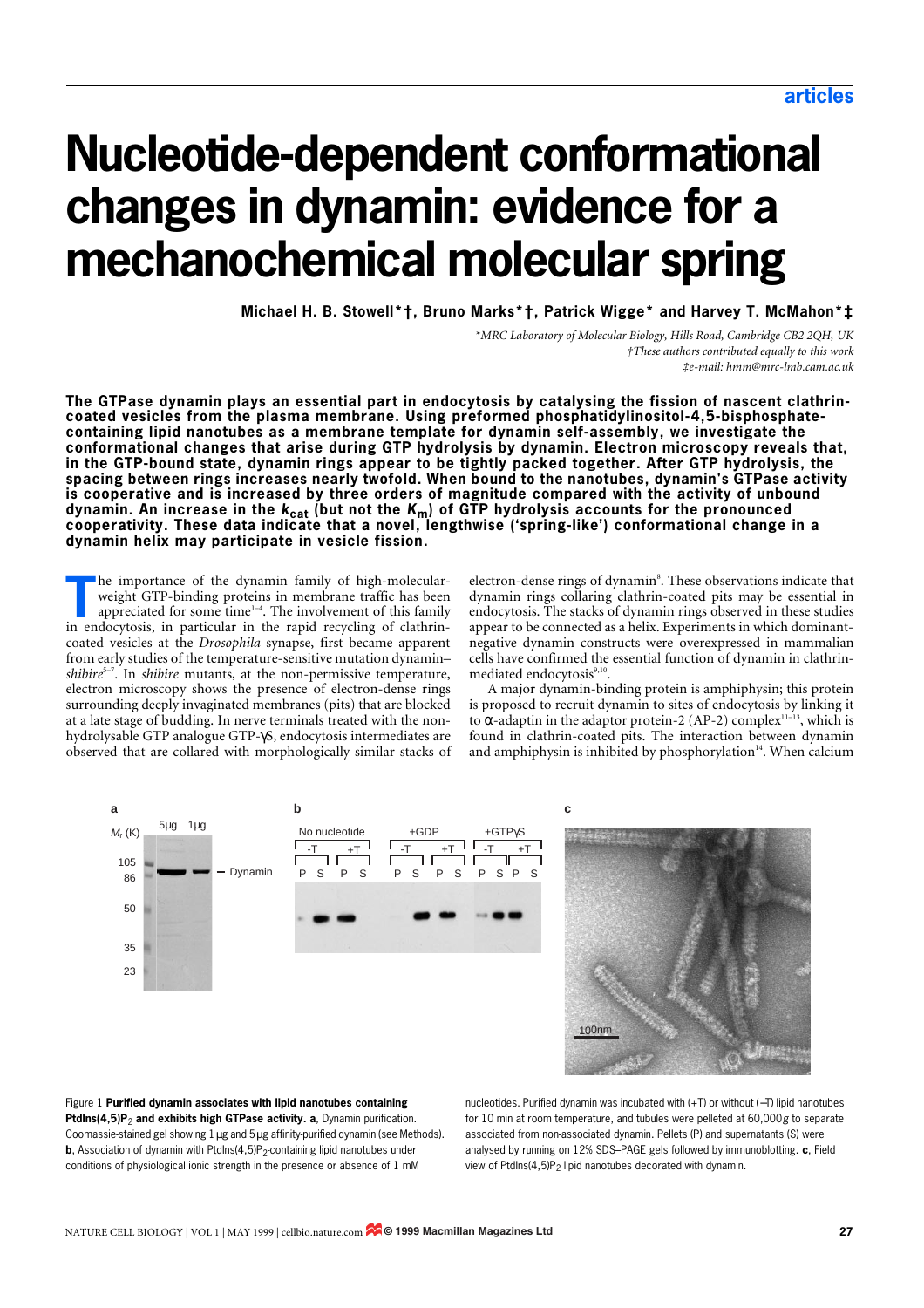# **articles**

entry into nerves is stimulated by the depolarization of nerve terminals, the phosphatase calcineurin is activated and amphiphysin and dynamin are dephosphorylated, potentially allowing them to interact<sup>13</sup>. Dynamin concentrated at the clathrin-coated pit may be maintained in a non-oligomeric state while bound to amphiphysin<sup>15</sup>. Following recruitment to sites of endocytosis, it is proposed that dynamin redistributes and polymerizes around the vesicle neck. This interaction with the lipid occurs through dynamin's pleckstrin-homology (PH) domain<sup>16,17</sup> which has a specificity for phosphatidylinositols in the membrane<sup>18–21</sup>. Synapto $j$ anin, a lipid 5' phosphatase<sup>22</sup>, could potentially regulate dynamin's affinity for the membrane by modification of the membrane's phosphoinositide composition.

Results of *in vitro* experiments have revealed that dynamin is able to bind and tubulate lipid membranes in the absence of any other accessory factors<sup>23,24</sup>. Dynamin can also catalyse the fission of pure phosphatidylserine tubules by a GTP-dependent reaction, with the minimum components being dynamin, phosphatidylserine vesicles and 1 mM GTP<sup>24</sup>. An important issue concerns the nature of dynamin's conformational change upon GTP hydrolysis. We show here that dynamin's GTPase activity exhibits a distinctive V-type allosteric cooperativity, indicating the potential for concerted activation of a dynamin multimer. Although it has been suggested that the conformational change that occurs is one in which the dynamin rings constrict upon GTP hydrolysis, our results show that the principal conformational change in dynamin is an increase in the pitch of the dynamin helix.

# **Results**

**Dynamin associates specifically with PtdIns** $(4,5)P_2$  **tubules.** As mentioned, dynamin alone will form membrane tubes from lipids to which it can bind. This *in vitro* phenomenon, however, requires high concentrations of dynamin and does not involve its GTPase activity. As our principle aim was to investigate the conformational change in dynamin that is suggested to accompany GTP hydrolysis, we used a preformed lipid template. There is also evidence to suggest that dynamin might not be required to form vesicle necks (or to maintain their stability) *in vivo* (see below).

We prepared lipid nanotubes, which are similar in size to the constricted necks of clathrin-coated pits observed *in vivo*<sup>8,25</sup>, from a mixture of non-hydroxylated fatty-acid galactoceramides (NFA-GalCer), phosphatidylcholine, cholesterol, and phosphatidylinositol-4,5-bisphosphate (PtdIns $(4,5)P_2$ ). The relative proportions of each lipid approximated the composition of synaptic vesicles<sup>26</sup>, but with increased concentrations of NFA-GalCer, which promotes the formation of a tubular lipid structure rather than vesicles. Phosphoinositides interact with dynamin's PH domain and activate dynamin's GTPase activity; PtdIns $(4,5)P_2$  is the best such activator<sup>18,20,21,27</sup> and we therefore included PtdIns(4,5)P<sub>2</sub> and refer



**e GTP** dynamin on tubules



Figure 2 **The conformational states of dynamin in the presence of different nucleotides.** Tubules were prepared for negative-stain electron microscopy, in the presence of 0.5µM dynamin and 1 mM of different nucleotides. In **e**, *t*=20 s

represents the shortest time point measurable. At this time point GTP is being rapidly hydrolysed.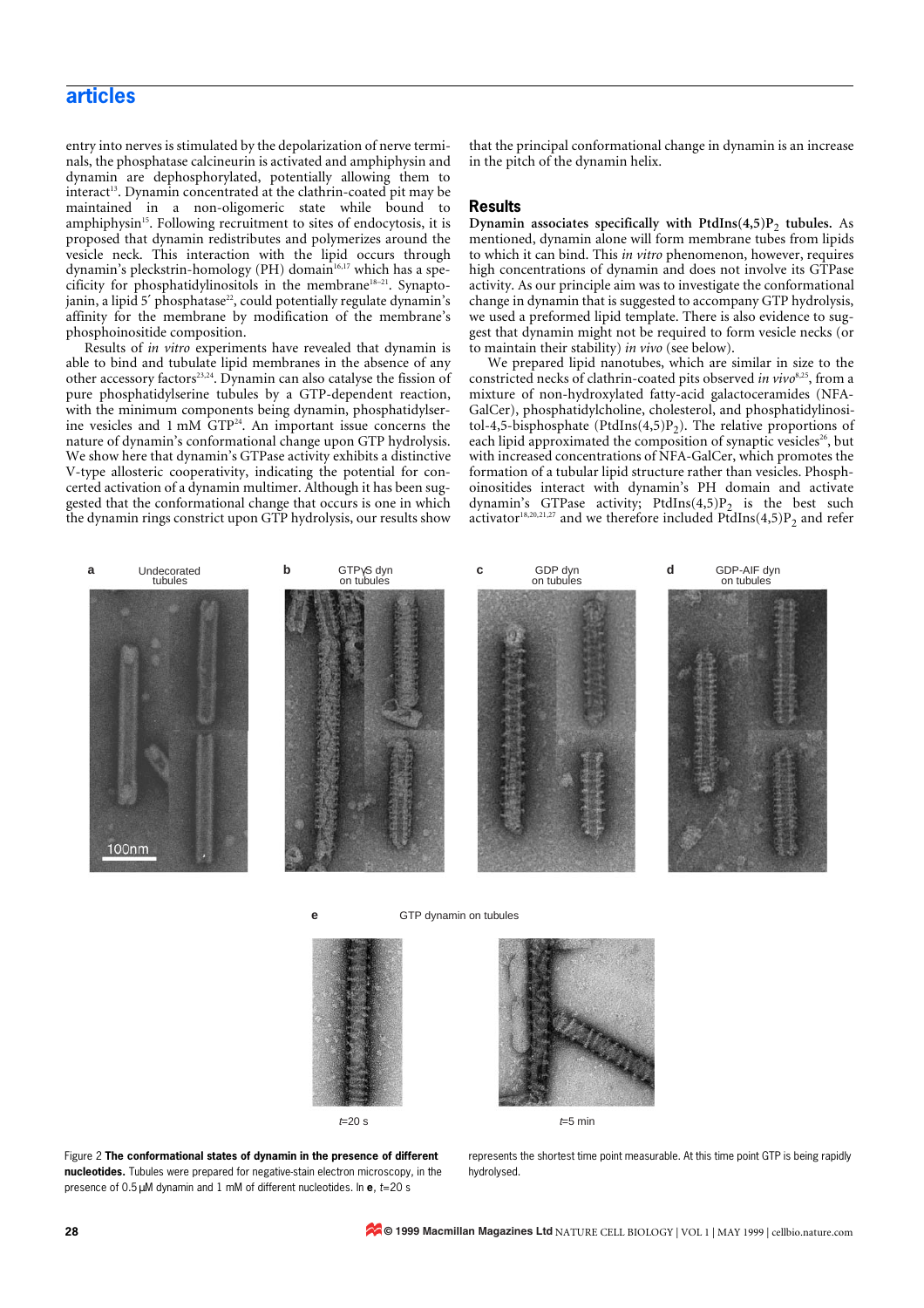to these tubes as 'PtdIns $(4,5)P_2$  nanotubes'.

We incubated rat brain dynamin, affinity-purified using the Srchomology-3 (SH3) domain of amphiphysin-2 (Fig. 1a), with PtdIns $(4,5)$ P<sub>2</sub> nanotubes in buffer of physiological ionic strength (160 mM), and measured binding by a co-sedimentation assay. Only in the presence of nanotubes was dynamin pelleted effi ciently and this process occurred in a nucleotide-independent manner (Fig. 1b). Electron microscopy showed that the pelleting was due to the binding of the dynamin to the lipid nanotubes to give a high-order oligomer in the form of stacks of rings resembling a helix (Fig. 1c).

**GTP- and GDP-bound dynamin adopt distinct conformations.** We studied dynamin-coated nanotubes in the presence of various nucleotides by electron microscopy. PtdIns $(4,5)P_2$  lipid nanotubes prepared in the absence of dynamin are shown in Fig. 2a. When such nanotubes were incubated with dynamin  $(0.5 \mu M)$  in the presence of 100–1,000 µM GTP-γS, dynamin assembled into highly ordered and tightly packed stacks of rings (Fig. 2b). The rings usually appeared to sit obliquely about the tubules, suggesting that they form a continuous helix having a pitch (inter-ring spacing) of 11 $\pm$ 1.5 nm, with outer and inner diameters of 32 $\pm$ 1 nm and 40±1.5 nm, respectively. Dynamin assembled in the presence of GDP plus aluminium fluoride, which mimics the nucleotide's transition state<sup>28,29</sup>, also exhibited a well-ordered, tightly packed conformation, with similar dimensions to the dynamin assembled in the presence of GTP-γS (Fig. 2d).

Dynamin-GDP, in contrast, showed a very different helical conformation. Although both the inner and the outer diameters of the dynamin tubules were unchanged (outer and inner diameters of  $32\pm2$  nm and  $40\pm2.5$  nm, respectively), the helix became much more uncoiled, with a dramatic increase in pitch to 20±3 nm (Fig. 2c). In this GDP-bound conformation, a right-handed helical appearance was particularly evident. This conformation was most apparent at a GDP concentration of 1 mM, consistent with a low affinity of dynamin for GDP<sup>30</sup>. Below this GDP concentration, much of the dynamin was in a loose but more disordered state, with variable pitch between rings.

We also observed nucleotide-specific dynamin conformations on lipid nanotubes made with total brain lipid extract (Folsch fraction I) supplemented with NFA-GalCer (data not shown). Dynamin incubated with GTP in the absence of magnesium oligomerized on PtdIns $(4,5)P_2$ -containing nanotubes in a similar conformation to that of dynamin incubated with low GDP concentrations. Shortly after the addition of MgCl<sub>2</sub>, tubes often had short stretches of GTPgS-like dynamin (tightly packed) amidst dynamin in looser spirals (Fig. 2e). After longer incubation times, the dynamin returned again to being almost exclusively in the 'loose' state (pitch  $19\pm3$  nm). All measurements of nucleotide-specific conformations are averaged from multiple electron micrographs from at least three different experiments for each condition.

**Dynamin's GTPase activity increases on binding to lipid tubules.** These results indicate that dynamin's principal conformational change is an increase in pitch upon GTP hydrolysis — a lengthwise helical expansion. If the force generated by this mechanism is to break the lipid tubule, it would ideally be applied in a rapid and concerted fashion that would allow less energy to be absorbed by lipid deformation than would a slow expansion. We therefore studied the kinetic properties of the dynamin GTPase to determine whether they concur with this ideal scenario.

We performed GTPase assays under the same buffer conditions as those used for the structural observations; most important, we maintained a physiological ionic strength of 160 mM. PtdIns $(4,5)P_2$  tubules supported a high rate of GTP hydrolysis by dynamin, and their disruption with Triton-X100 abolished this effect (Fig. 3a, b). Dynamin alone, or in the presence of lipid nanotubes lacking PtdIns $(4,5)P_2$ , showed negligible GTPase activity (Fig. 3b). In addition, a recently characterized dynamin PHdomain mutant, K535A, which is unable to bind to lipid membranes and inhibits endocytosis<sup>16,17</sup>, was not stimulated by PtdIns $(4,5)P_2$  tubules. These results show that, under physiological ionic conditions, the ability of dynamin to bind to a suitable template is essential for its oligomerization and consequent increased GTPase activity. A calculation of initial rates of GTP hydrolysis from Fig. 3b shows that the activation by PtdIns $(4,5)P_2$  tubules is roughly 1,000-fold (as compared to the rate of GTP hydrolysis by dynamin alone). This is the highest degree of activation measured for dynamin's GTPase activity under physiological ionic-strength conditions. Previous work has identified several other potential activators of GTP hydrolysis<sup>21,27,30-33</sup>, but all resulted in relatively modest (10–50-fold) rates of activation.

**V-type allostery underlies dynamin's cooperativity.** Previous studies, using conditions of low ionic strength, have shown a cooperative activation of dynamin's GTPase activity, although the kinetic nature of this activation was not determined<sup>32,34-36</sup>. We observed that dynamin's PtdIns $(4,5)P_2$ -tubule-associated GTPase activity shows a striking concentration dependence (Fig. 4b). To establish the precise nature of this effect, we measured initial rates of GTP hydrolysis at various GTP and dynamin concentrations (Fig. 4a) and determined the kinetic parameters  $K_{\rm m}$  and  $k_{\rm cat}$ . Over the dynamin concentration range studied, there was no significant change in  $K_m$  (Fig. 4d). The observed value (15±3.7  $\mu$ M at 1.0  $\mu$ M  $d$ ynamin) was in good agreement with previous measurements $30$ and well below physiological concentrations of GTP (50– 150  $\mu$ M)<sup>37</sup>. In contrast, we found a significant (>15-fold) increase in the apparent  $k_{cat}$  from 0.3 s<sup>-1</sup> to 4.6 s<sup>-1</sup> (Fig. 4c, d). Thus, dynamin shows V-type allostery<sup>38</sup>, whereby its enzymatic efficiency rises as the equilibrium is shifted from an inactive to an active multimeric form of dynamin. This is a rarely observed characteristic and contrasts with the more commonly observed and far better understood K-type allostery, in which substrate-binding



Figure 3 **High rates of GTP hydrolysis by tubule-associated dynamin. a**, GTPase activity of dynamin on PtdIns(4,5)P<sub>2</sub> (PIP<sub>2</sub>) tubules. Shown is an example of an autoradiogram obtained from a typical GTPase assay carried out by separation of <sup>32</sup>P-labelled guanine nucleotides using thin-layer chromatography. Solubilization of tubules with 0.1% Triton-X100 (Tx100) abolished this activation. **b**, Quantification of dynamin's GTPase activation on PtdIns(4,5)P<sub>2</sub> tubules. Levels of GTP hydrolysis in the presence of PtdIns(4,5)P<sub>2</sub> or phosphatidylserine (PS) tubules (~50 $\mu$ M lipid) were measured on a phosphorimager using ImageQuant software. A comparison of initial rates of hydrolysis reveals a >1,000-fold rate of activation of GTP hydrolysis by PtdIns(4,5)P<sub>2</sub> tubules, compared with the rate of GTP hydrolysis by dynamin alone. Results are the average of three experiments ±s.e.m.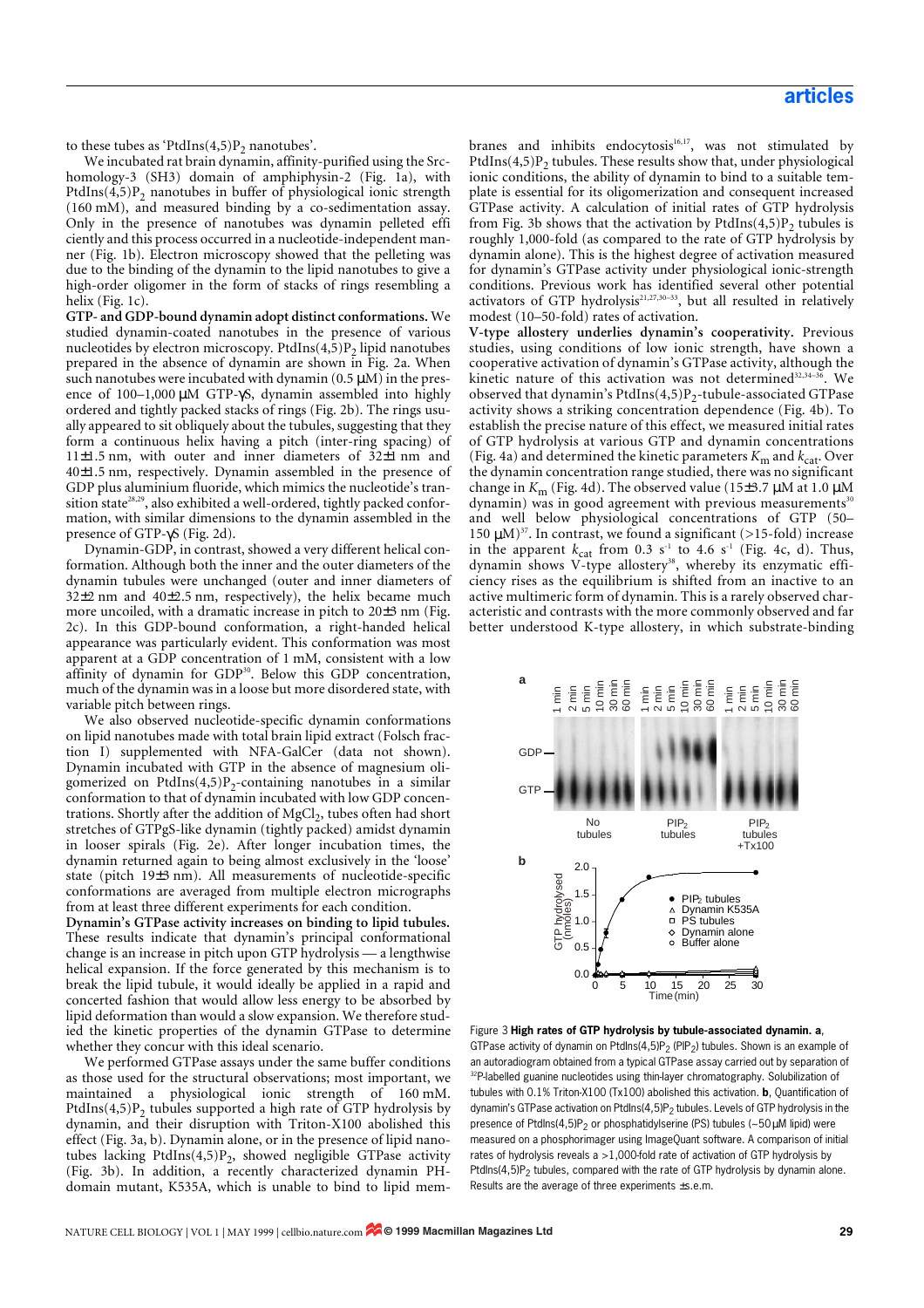

Figure 4 **Cooperativity and V-type allostery of dynamin's GTPase activity. a**, Typical raw kinetic data from which the catalytic constants  $K_{\text{m}}$  and  $K_{\text{cat}}$  were derived. Dynamin (0.5 $\mu$ M) and PtdIns(4,5)P<sub>2</sub> tubules (100 $\mu$ M, 10% PtdIns(4,5)P<sub>2</sub>) were preincubated for 10 min before initiation of GTPase assays by the addition of GTP to final concentrations between 5 and 500µM. **b**, Increasing dynamin concentration increases the extent of GTPase activation by PtdIns(4,5)P<sub>2</sub> tubules in a cooperative

fashion. GTPase assays were performed at a fixed GTP concentration of 100 µM, and a dynamin concentration ranging from 0.05 to 1.0µM. **c**, **d**, The cooperativity of dynamin's GTPase activity is due to an increase in  $k_{cat}$  and not a change in its substrate-binding affinity, K<sub>m</sub>. Values were determined from a series of GTPase assays, as shown in **a**, done in the presence of 5–500µM GTP and varying concentrations of dynamin.



Figure 5 **Potential involvement of stacks of rings in optimal GTP hydrolysis. a**, **b**, Visualization of dynamin structures under different dynamin:tubule ratios. Dynamin is always observed to form stacks of rings (and not single rings) even at low concentrations (**a**). Dynamin concentrations used were 0.1µM (**a**) and 0.25µM (**b**), both in the presence of 100µM GTP-γS and 500µM lipid. **c**, Effect of dynamin:tubule (total lipid) ratio on dynamin cooperativity. As this ratio is decreased (that is, the

### affinity is improved in the cooperative state.

**Involvement of stacks of rings in cooperative GTPase activity.** At low concentrations of dynamin (0.1 μM), most of the lipid nanotubes lacked dynamin and the remaining tubules typically had single short stacks (Fig. 5a). Single rings were rarely observed, even at the lowest concentration of dynamin studied. As the concentration of dynamin was increased, the number of stacks per tubule and the number of rings per stack increased (Fig. 5b). At the highest concentrations studied, the lipid nanotubes appeared to be completely covered with dynamin rings. The minimum concentration at which significant dynamin GTPase activity was measurable  $(-0.1 0.2 \mu$ M) corresponded to the concentration at which stacks became observable (Fig. 5a).

To investigate the importance of the dynamin stacks further, we

amount of dynamin per tubule decreases), the specific activity of dynamin also decreases. As the tubule concentration is increased, the dynamin concentration has to be increased to maintain a given level of GTPase activity. The total lipid concentration (in  $\mu$ M) is indicated by symbols. In all cases, the PtdIns(4,5)P<sub>2</sub> concentration was maintained at 10%.

measured GTPase activity under different dynamin:tubule (total lipid) ratios (Fig. 5c). An excess of tubules led to a shift in the enzyme cooperativity curve, such that higher concentrations of dynamin were required to maintain the same level of activity as obtained when tubules were limiting. Thus, the addition of excess tubules appeared to result in a 'dilution' of the cooperative state of dynamin. This could be explained by the dispersal of long dynamin stacks into shorter multimers.

When dynamin forms multi-ringed oligomers around a lipid tubule there is the potential for two types of interaction between dynamin molecules. First, interactions might occur between adjacent dynamins within the same ring; these interactions would be present in a single ring oligomer; and second, interactions might take place along the longitudinal axis of the tubule between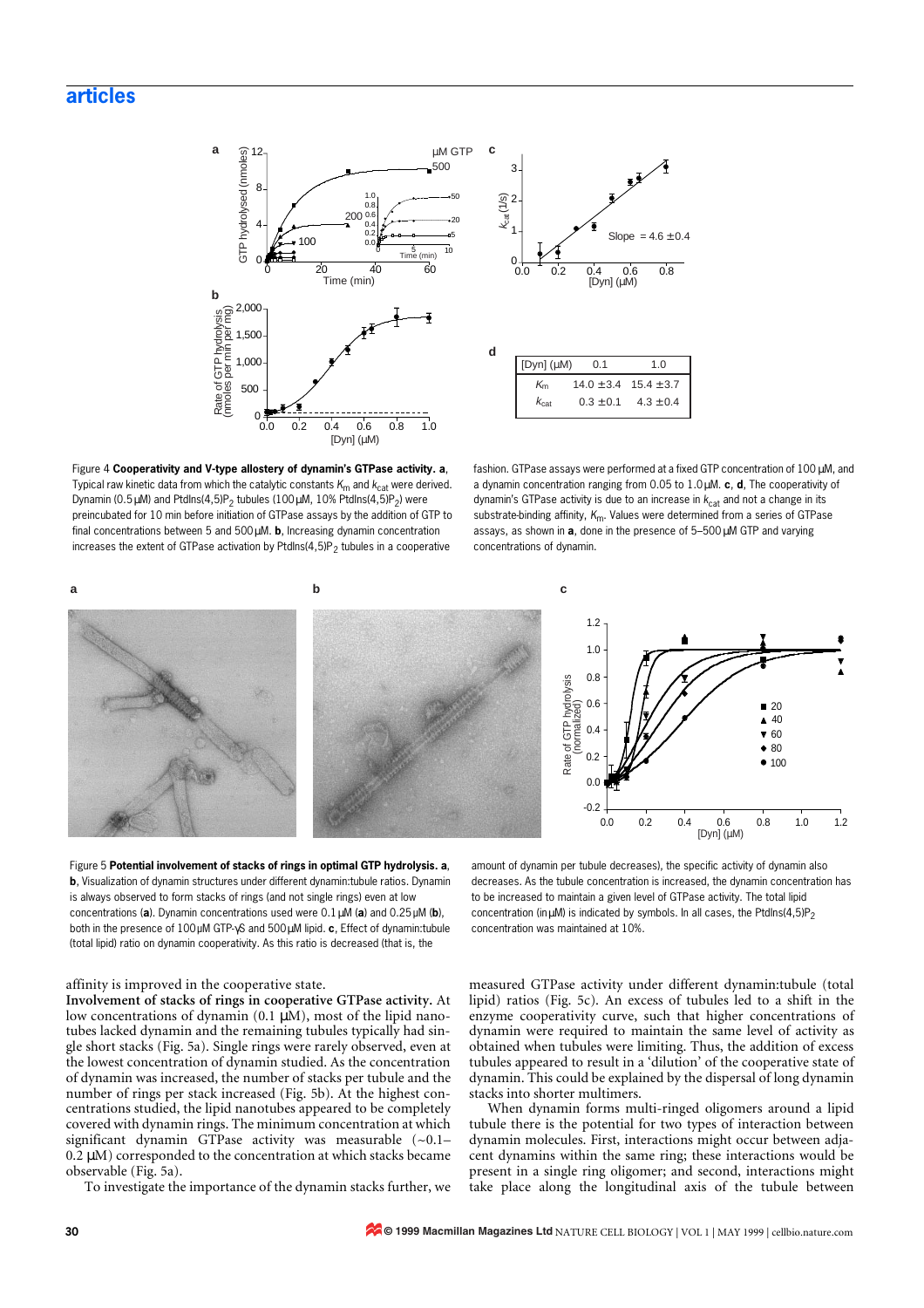

Figure 6 **Model for a concerted helical expansion that drives endocytosis.** Dynamin is recruited to the neck of a budding vesicle, binds GTP and assumes a compressed helical state. Following the concerted hydrolysis of GTP, the dynamin spring extends, shearing the lipid neck at the region of least stability, most likely nearest the clathrin coat.

dynamin molecules occupying corresponding positions in adjacent rings. Our data indicate that this second type of interaction may be important in the activation of dynamin's GTPase activity.

# **Discussion**

We have studied the molecular consequences of GTP hydrolysis by dynamin using preformed lipid nanotubes of defined composition as a template for dynamin oligomerization. Our data are, to our knowledge, the first to show a relationship between dynamin's conformation and its nucleotide-bound state.

The marked change from tightly packed dynamin stacks in the GTP-bound state to a more loose, 'uncoiled' structure in the GDP-bound state indicates a way in which nucleotide hydrolysis by dynamin might result in the generation of a lengthwise force that would destabilize a nascent vesicle neck sufficiently to sever it (Fig. 6). The fact that vesiculation was not observed in any of our experiments suggests that, during GTP hydrolysis, dynamin rings may simply slide over the lipid tubule. Conditions *in vivo*, such as the presence of a barrier at each end against which to 'push' (the clathrin-coated vesicle at one end and the plasma membrane at the other), may be necessary to achieve membrane fission. Also, *in vivo*, the aperture of the clathrin cage, through which the lipid tubule must be connected to the nascent vesicle, appears to produce a potential point of weakness in the membrane, because of the diameter restriction (the internal diameter of a clathrin hexagon is  $\sim$ 24 nm ([refs 39](#page-5-0)[,40\)](#page-5-1) and high degree of lipid curvature.

Dynamin's allosteric kinetics fit well with a model in which several dynamin rings would form around a vesicle neck before significant GTPase activation could occur. Once above a threshold level of multimerization, GTP hydrolysis would become rapid and concerted, producing the conformational change necessary for fission. It is important to ask whether or not such a mechanism is energetically feasible. The failure energies of a typical lipid system under tensile stress have been measured<sup>41</sup>, and range from 20 to 190 J mol<sup>-</sup>  $^{1}$ , with a force constant (stress) between 0.01 and 0.03 N m<sup>-1</sup>. The concerted hydrolysis of 60 GTPs (we estimate the number of dynamins per ring to be roughly 20, on the basis of the average size of a protein of relative molecular mass 100,000 and assuming a monomeric state; thus 60 GTP-binding sites correspond to about three turns of the dynamin helix) would give maximally  $5 \times 10^{-18}$  J (3,000 J mol<sup>-1</sup>) of work. Application of Hooke's law (work =  $0.5 \times$  $Kx<sup>2</sup>$ , where *K* is the spring force constant and *x* is the displacement) gives a spring force constant of 0.011 N  $m^{-1}$ , comparative to the value of [ref. 41.](#page-5-2) This equates to 330 pN per three-turn helix of dynamin or 5.5 pN of force per dynamin molecule. As an interesting comparison, the force generated by kinesin has been measured (using laser tweezers) at 6 pN per ATP hydrolysed<sup>42</sup>. In future

experiments we hope to measure the force generated by dynamin similarly.

Dynamin is capable of tubulating liposomes under certain *in vitro* conditions<sup>23,24</sup> and we have confirmed this (data not shown). However, some observations argue against this being an essential function of dynamin *in vivo*. Deeply invaginated, coated-pit profiles are still observed in lamprey nerve terminals in which dynamin recruitment is thought to have been blocked<sup>13</sup>. It has also been shown *in vitro* that a clathrin-coat fraction can deform lipids into coated vesicles in the absence of dynamin<sup>23</sup>. This would necessarily define the maximum diameter of a vesicle neck as that of an aperture in the clathrin-cage structure (see above). Another protein involved in endocytosis — amphiphysin — is also capable of tubulating lipids *in vitro*<sup>43</sup> and there are also examples of proteins of otherwise unrelated function that can do the same<sup>44</sup>. In view of these observations (and others), there appears to be insufficient evidence, at present, to conclude that dynamin is essential for lipid tubulation *in vivo*.

Although we were unable to observe fission in our model system, it has been observed under different conditions *in vitro*<sup>24</sup>. Recent theoretical modelling (M. M. Kozlov, personal communication) based on published observations<sup>24</sup> combined with accepted models of membrane dynamics shows that the most likely conformational change in dynamin that would result in fission is a lengthwise expansion of a dynamin helix, resulting in a moderate tightening and significant destabilization of the lipid tubule within. In the *in vitro* fission reported<sup>24</sup>, the observation that the diameter of the resulting vesicles can be larger than that of the precursor tubules (50 nm average) is a factor that argues against a previous hypothesis postulating that it is purely a constriction of individual dynamin rings that is the conformational change responsible for fission 2,45. Such a mechanism would be expected to give vesicles of a diameter smaller than that of their precursor.

The results of the mentioned theoretical study (M. M. Kozlov, personal communication) are in agreement with our experimental observations and our nanospring model for dynamin action. Dynamin is frequently referred to as a 'pinchase'; however, our results indicate that the term 'poppase' might be more appropriate.

# **Methods**

# **Preparation of lipid nanotubes.**

Lipid nanotubes were prepared by a modification of the procedure described in [ref. 46:](#page-5-3) we omitted the dimethylformamide and instead extruded the lipids through a filter with pore sizes of 0.2 µm. The lipid composition was 40% phosphatidylcholine, 40% NFA-GalCer, 10% cholesterol and 10% PtdIns(4,5)P2. Where phosphatidylinositol or phosphatidylserine was substituted for  $PtdIns(4,5)P_2$ , we used higher percentages of these lipids than of  $PtdIns(4,5)P_2$  to maintain the charge ratio (the proportion of phosphatidylcholine being reduced accordingly). This method gave tubules of average diameter 28 nm (there was little variation of tubule diameter within or between tubules) and average length 500 nm.

#### **Purification of rat brain dynamin.**

Dynamin was purified from rat brain using a recombinant amphiphysin-2 SH3 domain as an affinity ligand. Brain extracts were prepared as described<sup>47</sup>, and incubated with 10 mg ml<sup>-1</sup> glutathione-S-trans ferase-tagged amphiphysin-2 SH3 domain on glutathione–agarose beads at 4 °C. After extensive washing of the matrix in buffer A (200 mM NaCl, 20 mM HEPES, pH 7.3, 1 mM dithiothreitol (DTT)), dynamin was eluted in 3 ml buffer B (1.2 M NaCl, 20 mM PIPES, pH 6.5, 1mM DTT), and dialysed overnight into 100 mM NaCl, 20 mM HEPES, 50% glycerol. Purified dynamin was a mixture of the 94K and 96K splice forms<sup>33</sup> and determined to be >95% pure by coomassie gel analysis. Protein was quantified by the BCA assay (Pierce). K535A mutant dynamin<sup>16</sup> was purified as above from COS-7 fibroblasts overexpressing this protein.

# **Dynamin multimerization assay.**

Dynamin assembly on tubules was monitored either by electron microscopy or using a spin assay, in which assembled dynamin can be pelleted by centrifugation at 60,000*g* for 15 min and analysed by SDS– PAGE followed by immunoblotting. Assembly was carried out in a 50 µl reaction volume under identical conditions to those used for GTP hydrolysis, with 0.5 µM dynamin and 1 mM nucleotide, and incubated at room temperature for 5–10 min.

## **Dynamin GTPase assay.**

All GTPase assays were done at room temperature. Tubules (0.1 mM lipid) and dynamin (typically 0.5 µM) were incubated for 10 min at room temperature in buffer C (135 mM NaCl, 5 mM KCl, 20 mM HEPES, pH 7.4, 1 mM MgCl<sub>2</sub>) and then reactions (in 20 µl) were initiated by the addition of GTP (normally to 100  $\mu$ M) and 10  $\mu$ Ci ml<sup>-1</sup> [ $\alpha$ -<sup>32</sup>P]GTP. GTP hydrolysis was analysed by thin-layer chromatogra-